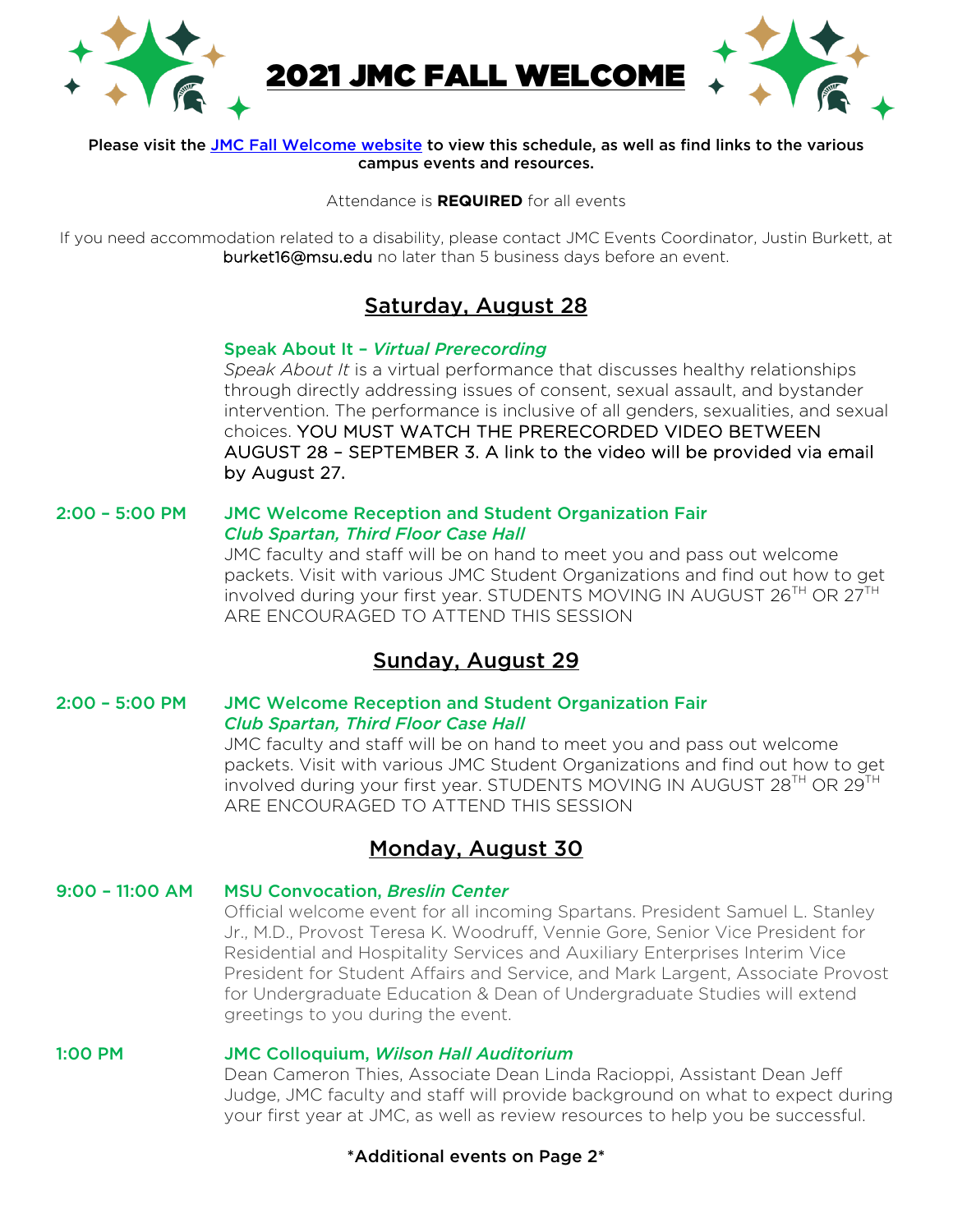

#### Please visit the JMC Fall Welcome website to view this schedule, as well as find links to the various campus events and resources.

Attendance is **REQUIRED** for all events

### Monday, August 30

3:30 – 4:30 PM JMC Writing Consultancy/MC 201 Aides Meet & Greet, *Zoom Webinar* Learn about academic peer support options available to you during your first year at JMC. To join this webinar, please visit the JMC Zoom Events Directory to find the zoom link and password

## Tuesday, August 31

10:00 – 11:00 AM "Land Grab Universities" – Discussion with Dr. Robert Lee and Tristan Ahtone *Zoom Webinar*

Co-authors of "Land Grab Universities" will join us for virtual discussion about their article. Please read the article **HERE** prior this joining this session. Click HERE to submit one question to ask our guest speakers. Note some questions may not be answered due to time constraints. To join this webinar, please visit the JMC Zoom Events Directory to find the zoom link and password

# 12:30 – 2:00 PM LIVE IT @ JMC, *Wilson Hall Auditorium* LIVE IT! @ JMC Is an interactive workshop designed to introduce first-year students to concepts of diversity and civility.

4:00 – 10:00 PM MSU Fall Welcome Spartan Spectacular, *Cherry Lane Field* MSU's Fall Welcome Spartan Spectacular highlights hundreds of student organizations, departments, and programs, and sponsors. Please visit the Department of Student Life Fall Welcome website to learn more.

# Wednesday, September 1

All Day Classes begin - *A MONDAY CLASS SCHEDULE IS OBSERVED* 

### September 7 – 21

### Fresh & Profesh – *Zoom Webinars*

JMC's 'Fresh and Profesh' seminar is a mandatory, half-hour workshop for all first-year students meant to serve as an introduction to the services available through JMC's Career Services and Field Experience Offices. The webinar will discuss expectations about internships, career preparation, and social media presence. Please register for one of the followings seminars:

> Seminar #1: https://app.joinhandshake.com/events/793563 Seminar #2: https://app.joinhandshake.com/events/793567 Seminar #3: https://app.joinhandshake.com/events/793599 Seminar #4: https://app.joinhandshake.com/events/793666